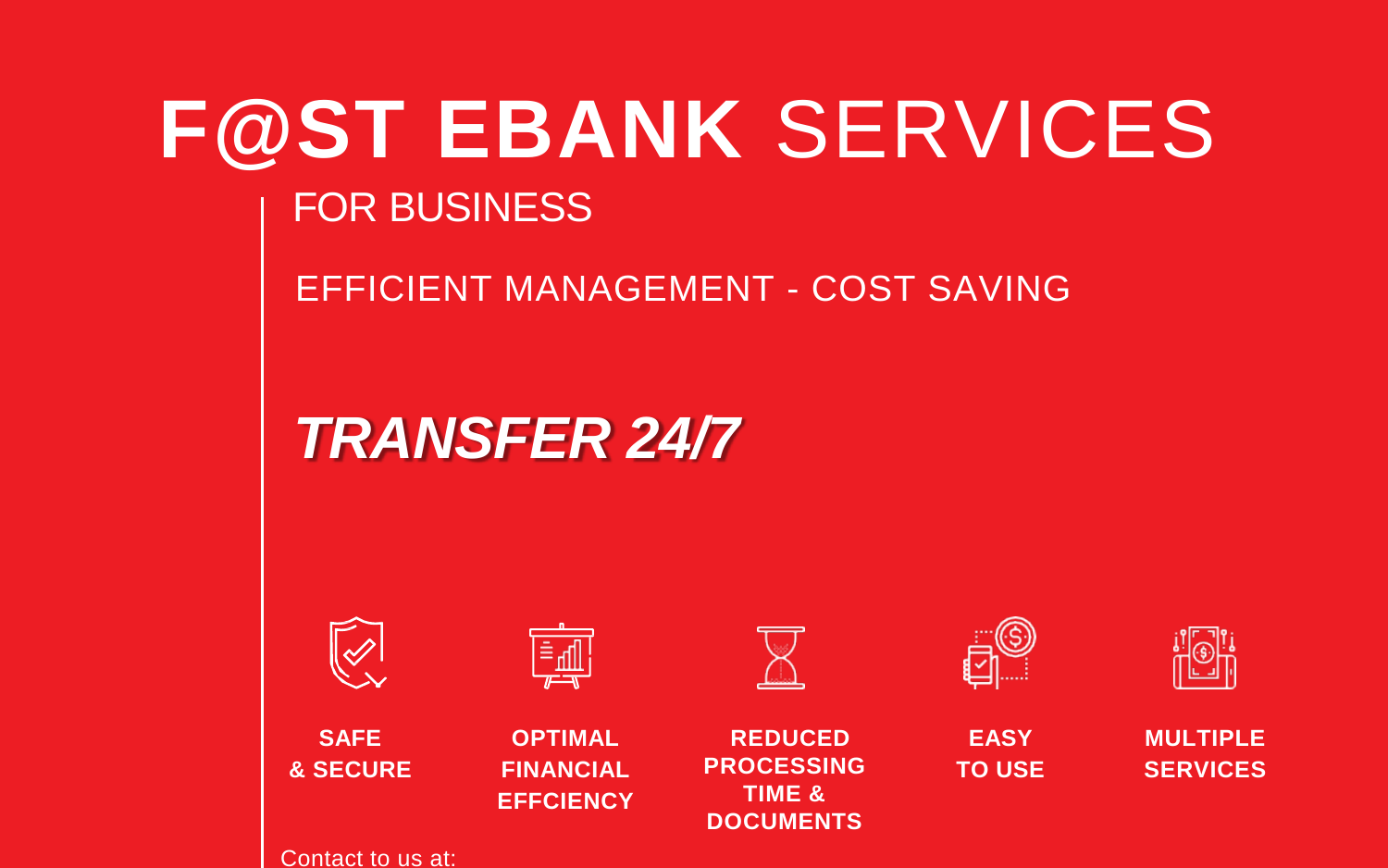## *TRANSFER 24/7*



**SAFE & SECURE**



**OPTIMAL FINANCIAL EFFCIENCY**



**REDUCED PROCESSING TIME & DOCUMENTS**



**EASY TO USE**



**MULTIPLE SERVICES**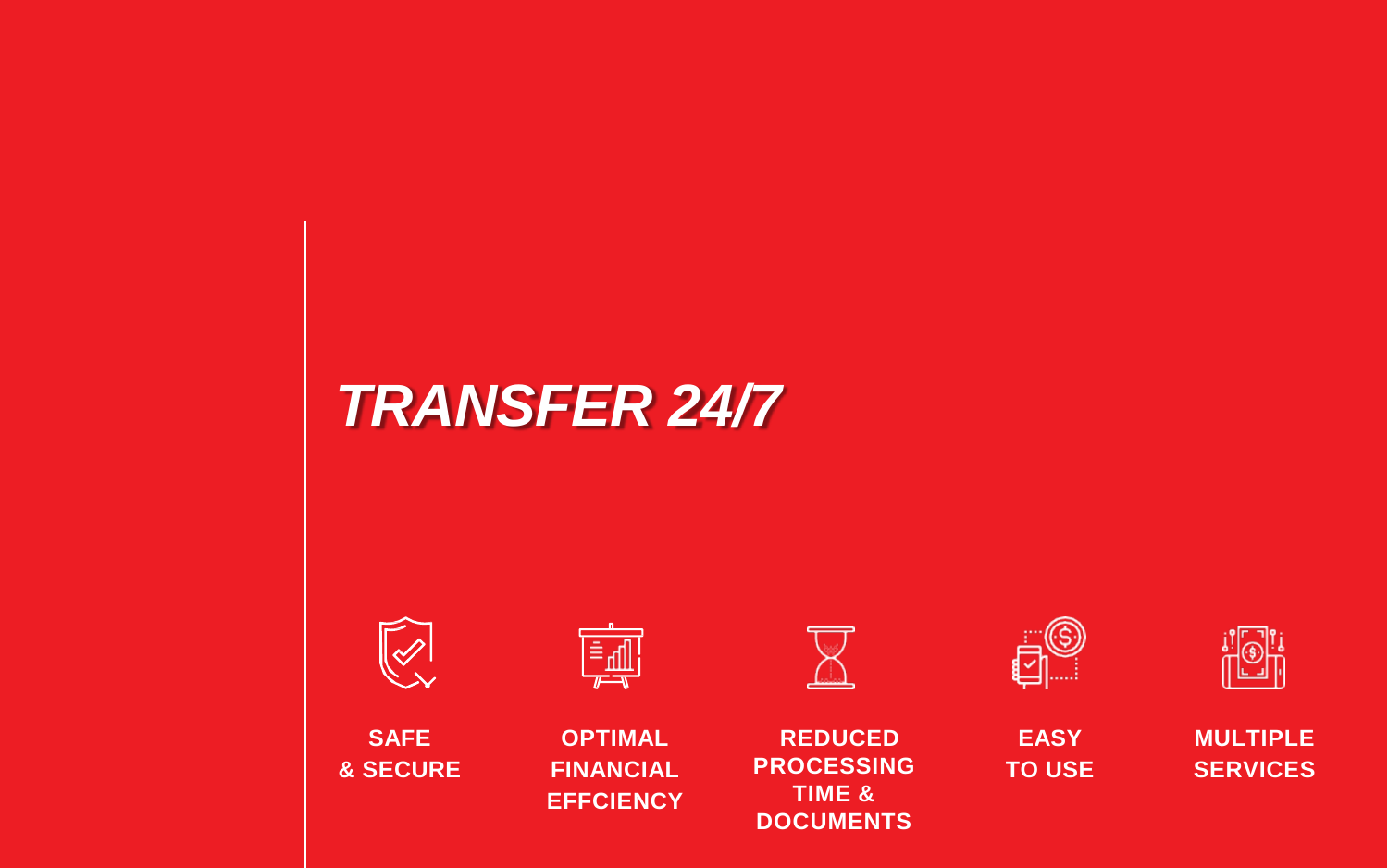### **TRANSFER 24/7 BENEFITS**

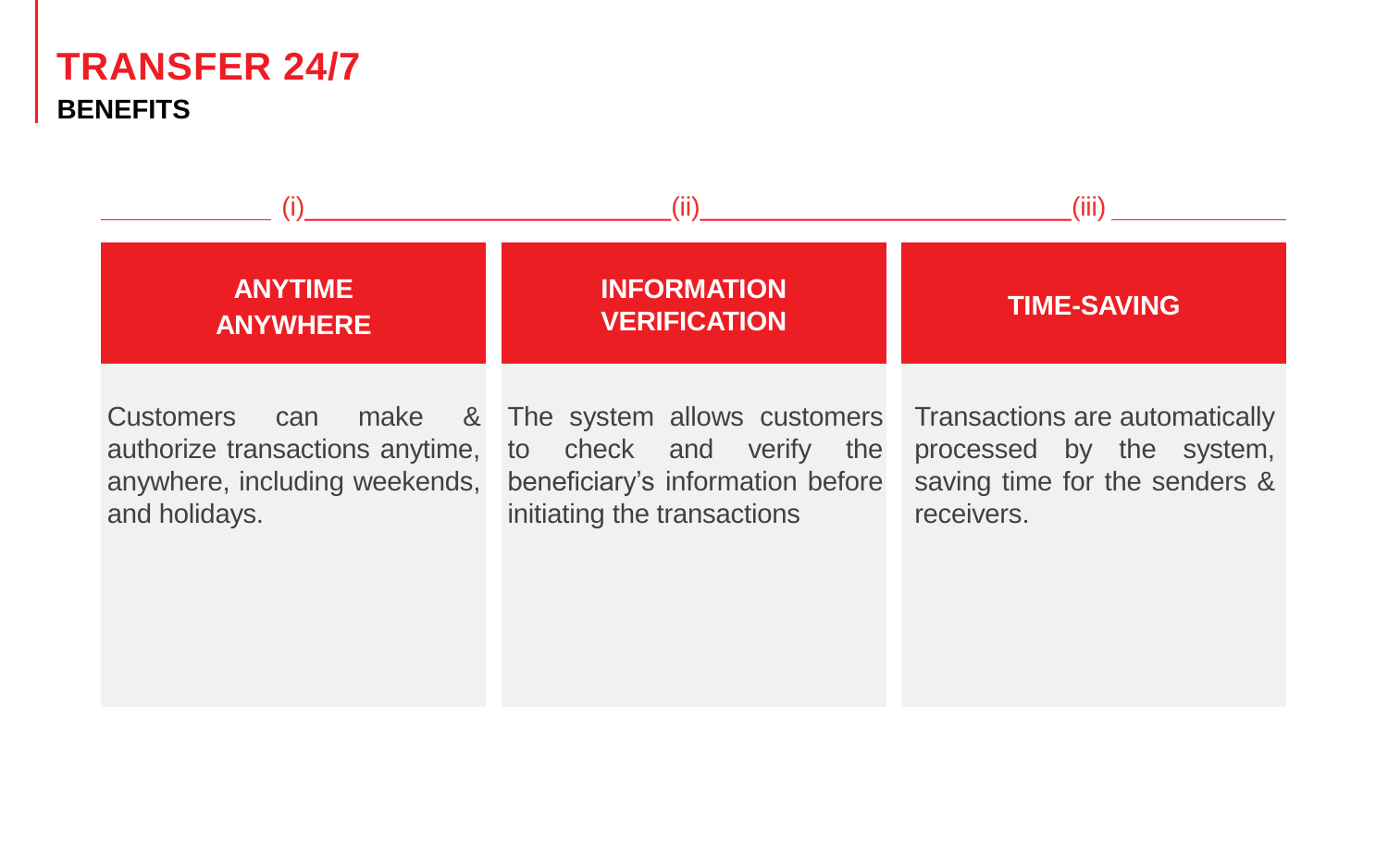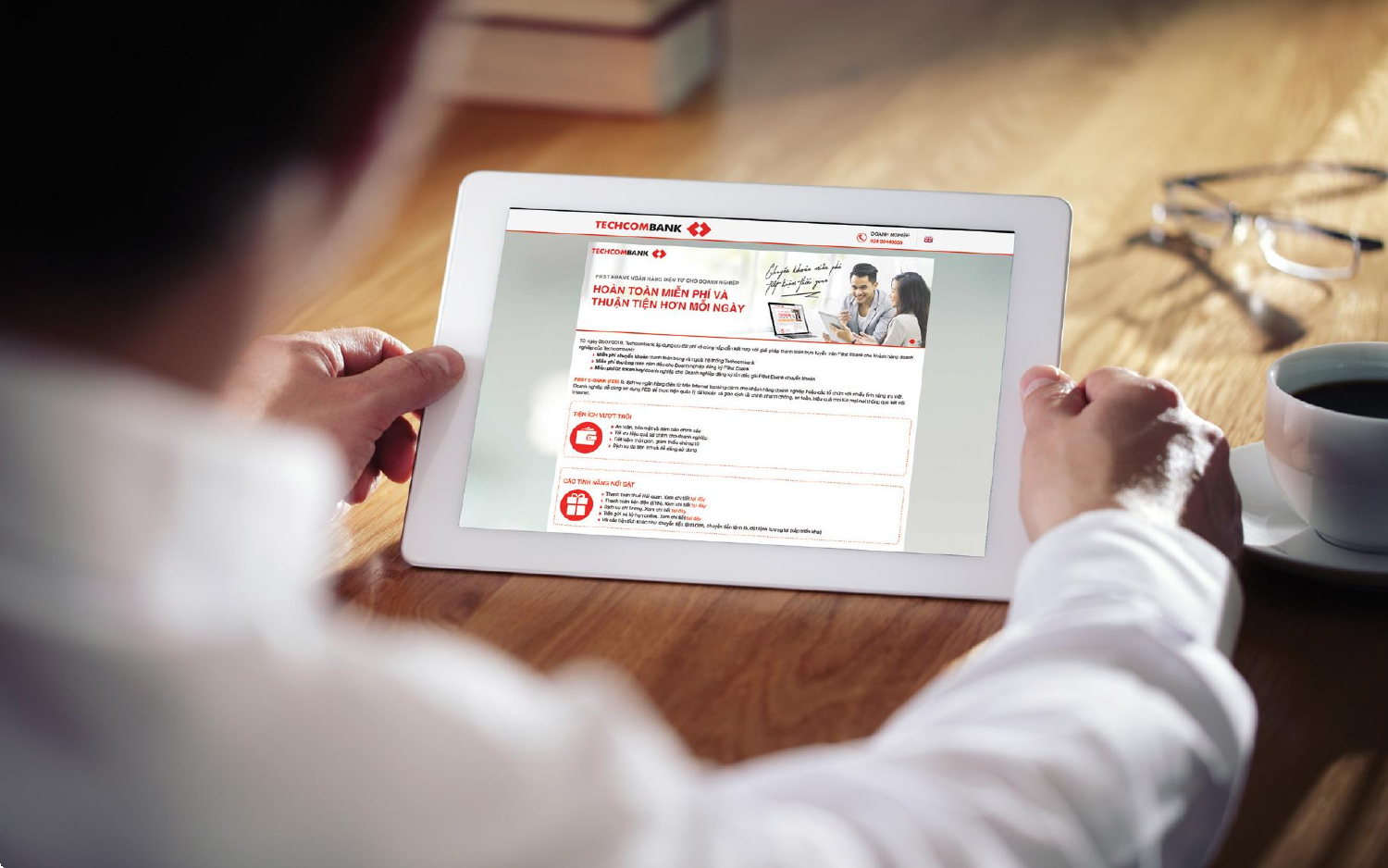## **TRANSFER 24/7**

#### **SINGLE PAYMENT – TRANSFER 24/7**

| <b>TECHCOMBANK (2)</b>                             |                                                           |                                                                                     |                                      | <b>HOTLINE</b><br>024.39448858 | hotrodoanhnghiep@<br>X<br>techcombank.com.vn | -1             | <b>Input Payment Amount</b>                                             |
|----------------------------------------------------|-----------------------------------------------------------|-------------------------------------------------------------------------------------|--------------------------------------|--------------------------------|----------------------------------------------|----------------|-------------------------------------------------------------------------|
| <b>F@ST</b> e·bank                                 | <b>Internet Banking for Corporate</b><br>Transfer 24/7    |                                                                                     |                                      |                                | Home Page Logout                             | $\overline{2}$ | Choose Debit Account, the current<br>balance & currency type will be    |
| <b>Account Inquiry</b>                             |                                                           |                                                                                     |                                      |                                |                                              |                | automatically shown                                                     |
| <b>Account Report</b>                              | <b>Instruction information</b>                            |                                                                                     |                                      |                                |                                              | 3 <sup>2</sup> | <b>Choose Charge Account</b>                                            |
| <b>Funds Transfer</b>                              | <b>Ref</b> number<br>Payment amount                       | ACH2010100784                                                                       | <b>Payment Date</b><br>Currency      | 09/04/2020                     |                                              |                |                                                                         |
| <b>Single payment</b>                              | Debit account<br>Charge account                           |                                                                                     | <b>Current balance</b><br>Comisssion |                                |                                              | $\overline{4}$ | Select the Beneficiary or input new                                     |
| • Internal Transfer - VND                          | <b>Transaction type</b><br><b>Beneficiary information</b> | Transfer 24/7                                                                       | <b>Commission Amt</b>                | Our                            |                                              |                | beneficiary's information in step 5 & 6                                 |
| External Transfer - VND                            | 4 Beneficiary                                             | Or input account number in the following order:                                     |                                      |                                |                                              |                |                                                                         |
| Transfer 24/7                                      | <b>63</b> Bank Name<br>6 Ben Account No                   |                                                                                     |                                      |                                |                                              | $5\phantom{1}$ | Choose the beneficiary's Bank Name                                      |
| • International Remittance                         | <b>Beneficiary Name</b><br>Save Ben                       | 0                                                                                   |                                      |                                |                                              | $6\phantom{1}$ | Input the beneficiary's Bank Account                                    |
| Domestic transfer - FCY<br><b>Foreign Exchange</b> | <b>Payment detail</b><br>8 Payment Detail                 |                                                                                     |                                      |                                |                                              |                | Number, the system will automatically<br>display the beneficiary's name |
| <b>Batch payment</b>                               |                                                           |                                                                                     |                                      |                                |                                              | $\overline{7}$ | Tick the box to Save Beneficiary if you                                 |
| <b>Amendment Request</b>                           | ◉<br><b>Submit</b>                                        |                                                                                     |                                      |                                |                                              |                | wish to                                                                 |
|                                                    |                                                           |                                                                                     |                                      |                                |                                              |                |                                                                         |
| Create request to bank                             |                                                           |                                                                                     |                                      |                                |                                              | 8              | <b>Input Payment Detail</b>                                             |
| <b>Online Payment</b>                              |                                                           |                                                                                     |                                      |                                |                                              |                |                                                                         |
| <b>Saving Deposit</b>                              |                                                           |                                                                                     |                                      |                                |                                              |                |                                                                         |
| <b>Trade Finance</b>                               |                                                           |                                                                                     |                                      |                                |                                              | 9              | <b>Click Submit</b>                                                     |
| Loan                                               |                                                           |                                                                                     |                                      |                                |                                              |                |                                                                         |
| <b>Administration</b>                              |                                                           |                                                                                     |                                      |                                |                                              |                |                                                                         |
|                                                    |                                                           | <b>Techcombank Internet banking</b><br>Copyright @ Techcombank. All rights reserved |                                      |                                |                                              |                |                                                                         |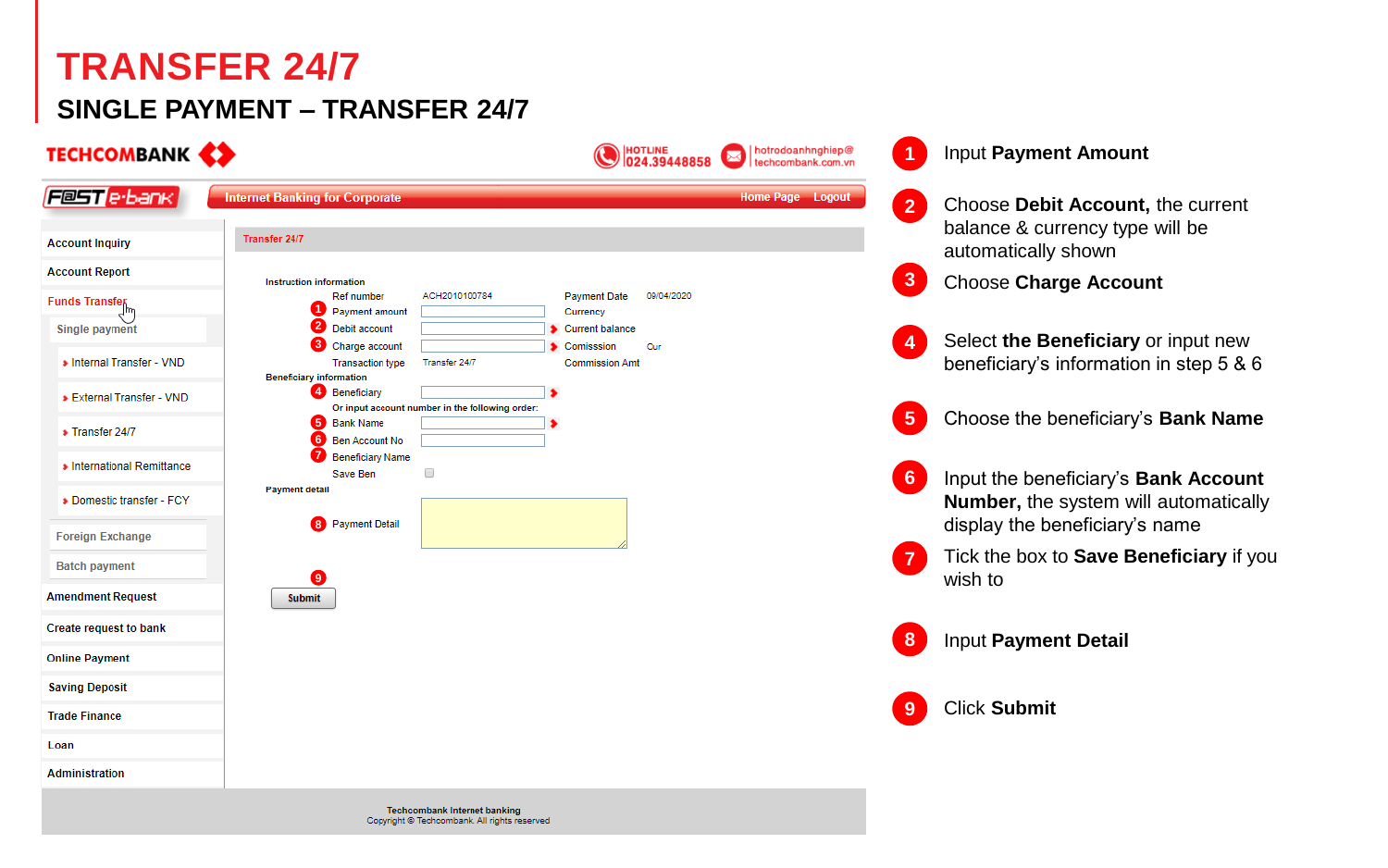### **TRANSFER 24/7 – AUTHORISATION AUTHORISE TRANSACTIONS – SINGLE AUTHORIZATION**

| <b>TECHCOMBANK &lt;&gt;</b>   |                                                                                                            |                                                   | <b>Q</b> 1800.588.822                            | hotrodoanhnghiep@<br>techcombank.com.vn                                       |                        |                      |                       |
|-------------------------------|------------------------------------------------------------------------------------------------------------|---------------------------------------------------|--------------------------------------------------|-------------------------------------------------------------------------------|------------------------|----------------------|-----------------------|
| <b>Festle-bank</b>            | <b>Internet Banking for Corporate</b>                                                                      |                                                   |                                                  | Home Page Logout                                                              |                        |                      |                       |
| <b>Account Inquiry</b>        | <b>Unauthorize instruction queue</b>                                                                       |                                                   |                                                  | ĜB.                                                                           |                        |                      |                       |
| <b>Account Report</b>         |                                                                                                            |                                                   |                                                  |                                                                               |                        |                      |                       |
| <b>Authorise Transactions</b> | <b>Transaction Type</b><br>ltem                                                                            | <b>Status</b>                                     | No. of transaction                               |                                                                               |                        | $\blacktriangleleft$ | Select Autl           |
| <b>Term Deposit</b>           | 1 Single Payment - VND payments<br>2 Amendment Request                                                     | Pending<br>Pending                                |                                                  | 12 Authorize by details Multi-Approve<br>0 Authorize by details Multi-Approve |                        |                      | transactions          |
|                               | 3 Online Payment                                                                                           | Pending                                           |                                                  | 0 Authorize by details Multi-Approve                                          |                        |                      |                       |
| <b>Trade Finance</b>          | 4 Transfer 24/7                                                                                            | Pending                                           |                                                  | 1 Authorize by details Multi-Approve                                          |                        |                      |                       |
| <b>Loan Information</b>       |                                                                                                            | <b>Status</b>                                     | No. of transaction                               |                                                                               |                        |                      |                       |
| <b>Administration</b>         | <b>Transaction Type</b><br>ltem l                                                                          |                                                   |                                                  |                                                                               |                        | 2 <sup>1</sup>       | Select the t          |
|                               | 1 Batch/Bulk Payment                                                                                       | Pending                                           |                                                  | 24 Authorize by details                                                       |                        |                      | Click ▶ to au         |
|                               | 2 Foreign exchange                                                                                         | Pending                                           |                                                  | 2 Authorize by details                                                        |                        |                      |                       |
|                               | 3 Oversea Remittance                                                                                       | Pending                                           |                                                  | 29 Authorize by details                                                       |                        |                      |                       |
|                               | 4 Request to bank                                                                                          | Pending                                           |                                                  | 1 Authorize by details                                                        |                        |                      |                       |
|                               | 5 Buying FCY For TCB Loan<br>6 Loan Payment                                                                | Pending<br>Pending                                |                                                  | 0 Authorize by details                                                        |                        |                      |                       |
|                               | 7 FCY Fund Transfer                                                                                        | Pending                                           |                                                  | 0 Authorize by details<br>4 Authorize by details                              |                        |                      |                       |
|                               | <b>Techcombank Internet banking</b>                                                                        | Copyright @ Techcombank. All rights reserved      |                                                  |                                                                               |                        |                      |                       |
| <b>TECHCOMBANK (3)</b>        |                                                                                                            | $\circled{1800.588.822}$                          | hotrodoanhnghiep@<br>techcombank.com.vn          |                                                                               |                        |                      |                       |
| <b>Festle-bank</b>            | <b>Internet Banking for Corporate</b>                                                                      |                                                   | Home Page Logout                                 |                                                                               |                        |                      |                       |
| <b>Account Inquiry</b>        | Unauthorize instruction queue                                                                              |                                                   | U.                                               |                                                                               |                        |                      |                       |
| <b>Account Report</b>         |                                                                                                            |                                                   |                                                  |                                                                               |                        |                      | $\overline{2}$        |
| <b>Authorise Transactions</b> | <b>Transfer 24/7</b><br><b>SEQ</b><br><b>Reference</b><br><b>Amount</b><br><b>Date</b><br>$\geq$<br>$\geq$ | <b>Debit account</b><br><b>Beneficiary's name</b> | <b>Beneficiary's account</b><br><b>Bank Name</b> |                                                                               | <b>Payment Details</b> |                      | $>$ > Status          |
| <b>Term Deposit</b>           | 11/06/2021 ACH2116205871<br>22<br>$\overline{1}$                                                           | 19135209863018 VU THI THIEU NGAN                  | 12010007128475                                   | DAU TU VA PHAT TRIEN VIET NAM (BIDV) 3333                                     |                        |                      | PENDING Authorise V > |
| <b>Trade Finance</b>          |                                                                                                            |                                                   |                                                  |                                                                               |                        |                      |                       |
| <b>Loan Information</b>       |                                                                                                            |                                                   |                                                  |                                                                               |                        |                      |                       |
| <b>Administration</b>         |                                                                                                            |                                                   |                                                  |                                                                               |                        |                      |                       |
|                               | <b>Techcombank Internet banking</b><br>Copyright @ Techcombank. All rights reserved                        |                                                   |                                                  |                                                                               |                        |                      |                       |

**elect Authorize by details for Transfer 24/7** ansactions

Select the transactions needed to be authorised. Click  $\blacktriangleright$  to authorise the transactions.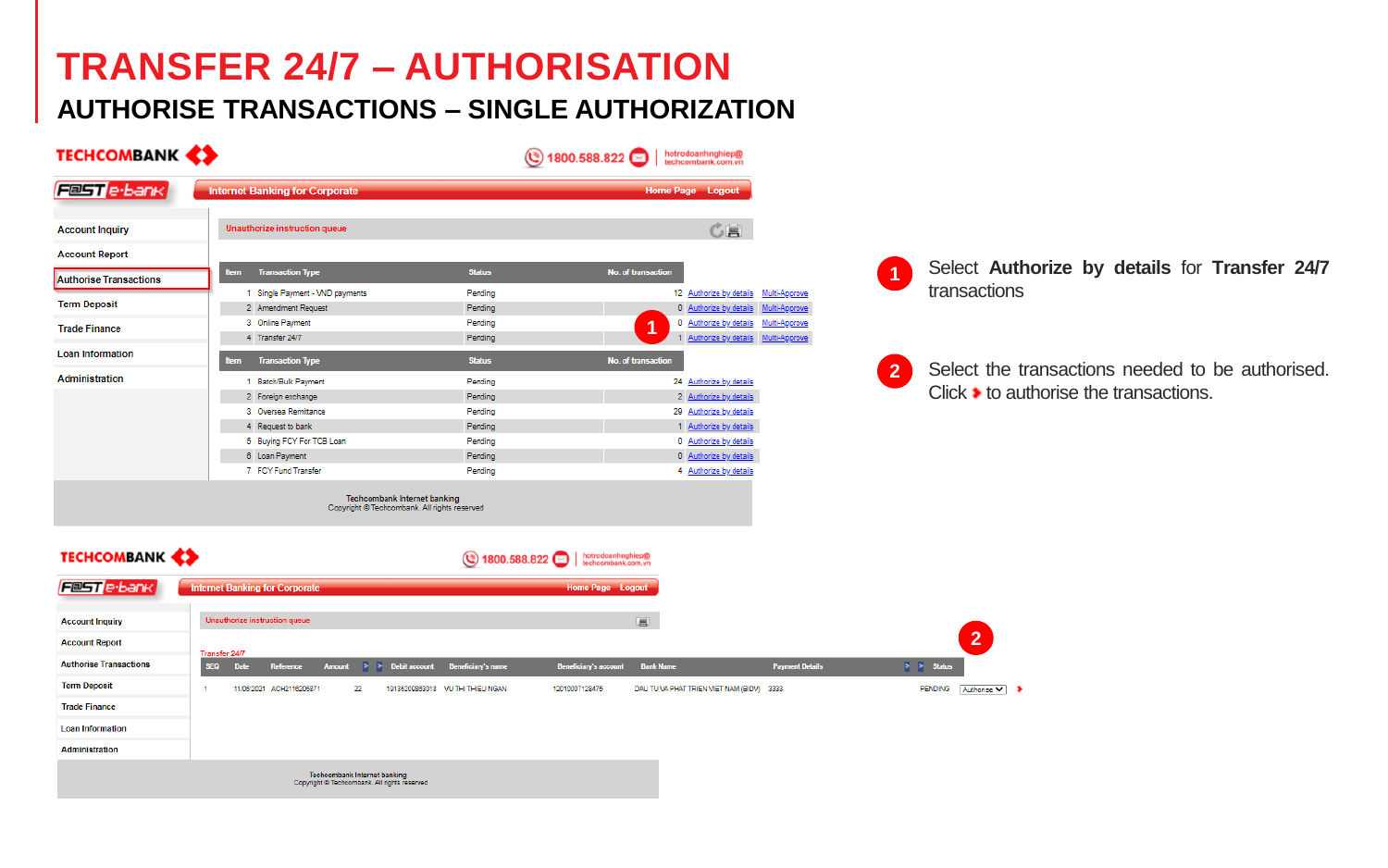## **TRANSFER 24/7 – AUTHORISATION**

#### **AUTHORISE TRANSACTIONS – SINGLE AUTHORIZATION**

**Festle-bank Internet Banking for Corporate** Home Page Logout Transfer 24/7 **Account Inquiry Account Report Instruction information Ref number** ACH2010100785 **Payment Date** 09/04/2020 **Funds Transfer** Payment amount 20,000 Currency **VND** Debit account 19134153430151 Current balance VND 100.146.466.347 **Single payment** Charge account 19134153430151 Comisssion Our **Transaction type** Transfer 24/7 **Commission Amt** • Internal Transfer - VND **Beneficiary information** EXB2010018070 Beneficiary **External Transfer - VND** Or input account number in the following order: **Bank Name HLBBVNVX** HONG LEONG VIET NAM **1** Verify the information & click **Submit** to authorise **Ben Account No** 0129837294 Transfer 24/7 the transaction **Beneficiary Name HA NAM NINH** Save Ben Domestic transfer - FCY **Payment detail** thanh toan • Oversea Remittance **Payment Detail Foreign Exchange Batch payment Submit Create request to bank 1Amendment Request Online Payment Saving Deposit** 

**HOTLINE**<br>024.39448858

 $\blacksquare$ 

Inotrodoanhnghiep@

techcombank.com.vn

**Trade Finance** 

**TECHCOMBANK &** 

Loan

Administration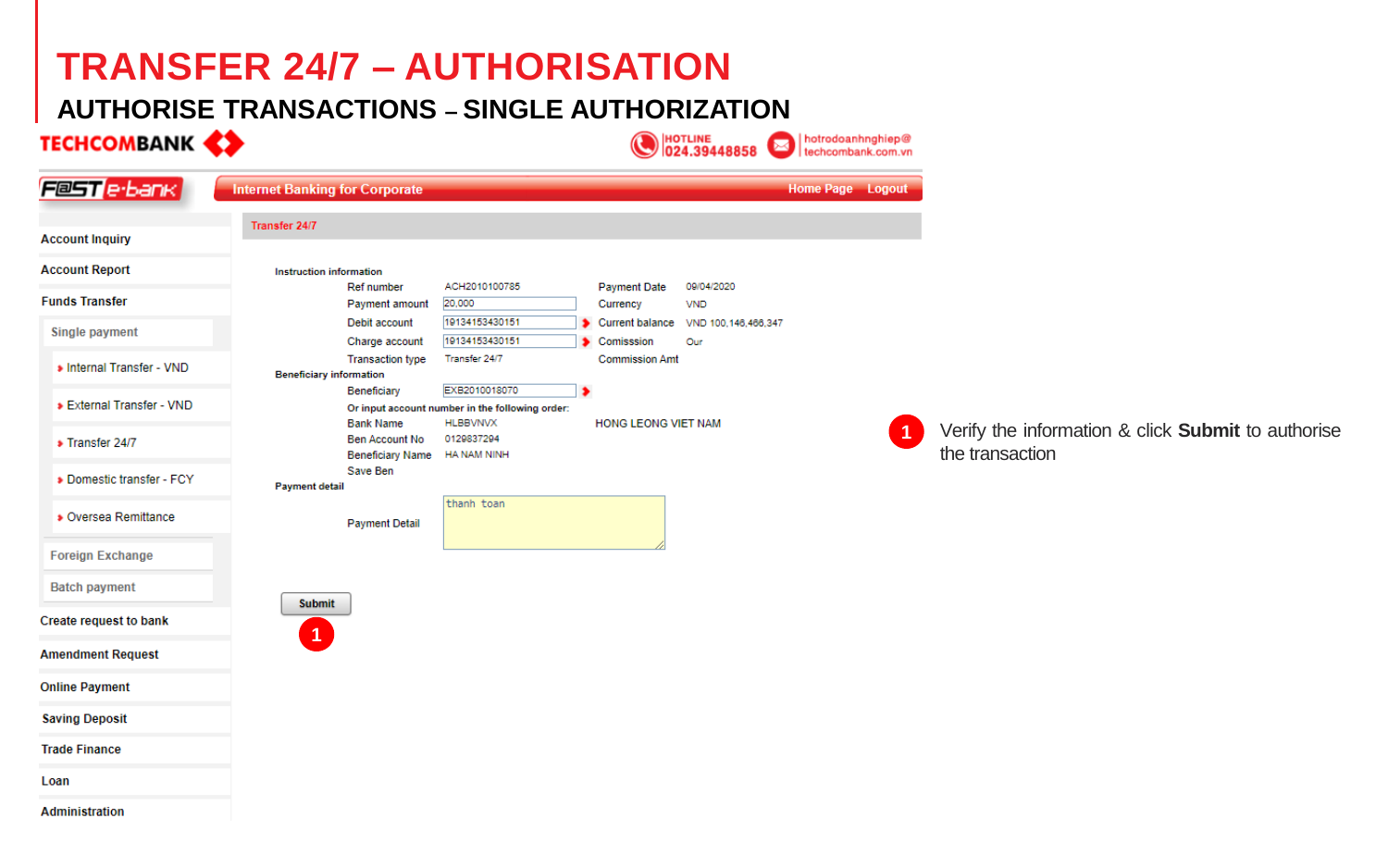## **TRANSFER 24/7 – AUTHORISATION**

#### **AUTHORISE TRANSACTIONS – MULTIPLE AUTHORIZATION**

| <b>TECHCOMBANK (2)</b>        |                                                                                     |               |                    | <sup>t</sup> 1800.588.822 de la hotrodoanhnghiep@ |                |                                                           |
|-------------------------------|-------------------------------------------------------------------------------------|---------------|--------------------|---------------------------------------------------|----------------|-----------------------------------------------------------|
| <b>Fastle-bank</b>            | <b>Internet Banking for Corporate</b>                                               |               |                    | Home Page Logout                                  |                |                                                           |
| <b>Account Inquiry</b>        | Unauthorize instruction queue                                                       |               |                    | ČE.                                               |                |                                                           |
| <b>Account Report</b>         |                                                                                     |               |                    |                                                   |                |                                                           |
| <b>Authorise Transactions</b> | <b>Transaction Type</b><br><b>Item</b>                                              | <b>Status</b> | No. of transaction | <b>Total amount</b>                               | 1              | <b>Multi-Approve</b><br>Select<br>24/7<br>Transfer<br>for |
|                               | 1 Single Payment - VND payments                                                     | Pending       | 24                 | 3,875,022 Authorize by details                    |                | transactions                                              |
| <b>Saving Deposit</b>         | 2 Foreign exchange                                                                  | Pending       | $\overline{2}$     | 4,625 Authorize by details                        |                |                                                           |
| <b>Trade Finance</b>          | 3 Oversea Remittance                                                                | Pending       | 58                 | N/A Authorize by details                          |                |                                                           |
|                               | 4 Request to bank                                                                   | Pending       |                    | N/A Authorize by details                          |                |                                                           |
| <b>Loan Information</b>       | 5 Buying FCY For TCB Loan                                                           | Pending       |                    | 0 Authorize by details                            |                |                                                           |
| <b>Administration</b>         | 6 Loan Payment                                                                      | Pending       | $\circ$            | 0 Authorize by details                            | $\overline{2}$ | Select the transactions needed to be authorized by        |
|                               | 7 FCY Fund Transfer                                                                 | Pending       | 14                 | 0 Authorize by details                            |                | tick to check box                                         |
|                               | <b>Transaction Type</b><br><b>Item</b>                                              | <b>Status</b> |                    | No. of transaction                                |                |                                                           |
|                               | 1 Batch/Bulk Payment                                                                | Pending       |                    | 5 Authorize by details Multi-Approve              |                |                                                           |
|                               | 2 Amendment Request                                                                 | Pending       |                    | 0 Authorize by details Multi-Approve              |                |                                                           |
|                               | 3 Online Payment                                                                    | Pending       |                    | 0 Authorize by details Multi-Approve              | $\overline{3}$ | <b>Click Submit</b>                                       |
|                               | 4 Transfer 24/7                                                                     | Pending       |                    | 4 Authorize by details Multi-Approve              |                |                                                           |
|                               | <b>Techcombank Internet banking</b><br>Copyright @ Techcombank. All rights reserved |               |                    |                                                   |                |                                                           |

|        |                 |               | Unauthorize instruction queue |                          |               |                      |            |                |                              | ⇔ |                              |                                                   |                           |                        |                |                                |
|--------|-----------------|---------------|-------------------------------|--------------------------|---------------|----------------------|------------|----------------|------------------------------|---|------------------------------|---------------------------------------------------|---------------------------|------------------------|----------------|--------------------------------|
|        | Authorise V     | Transfer 24/7 | Submit                        | G<br>æ                   |               |                      |            |                |                              |   |                              |                                                   |                           |                        |                |                                |
|        |                 |               | Date                          | Reference                | <b>Amount</b> | <b>Charge amount</b> | <b>CCY</b> | Debit account  | <b>Beneficiary's name</b>    |   | <b>Beneficiary's account</b> | <b>Bank Name</b>                                  | Payment<br><b>Details</b> | <b>Approved By</b>     | <b>Status</b>  | <b>Error message (if have)</b> |
| n<br>- |                 |               |                               | 01/06/2021 ACH2115200192 | 499.999.999   |                      | 0 VND      | 19135210285011 | DO QUYNH NHU                 |   | 0631003853152                | NGOAI THUONG VIET NAM (VCB)                       | OK                        | PHUONGNMTEST3A PENDING |                |                                |
|        | $\theta$ $\Box$ |               |                               | 26/06/2021 ACH2117700852 |               |                      | 0 VND      |                | 19135210285011 DINH THE TUAN |   | 0570140425002                | QUAN DOI (MB)                                     | thanh toan 1              | HOAVTTEST3M            | <b>PENDING</b> |                                |
|        |                 |               |                               | 26/06/2021 ACH2117700859 |               |                      | 0 VND      | 19135210285011 | VU THI THIEU NGAN            |   | 12010007128475               | DAU TU VA PHAT TRIEN VIET NAM (BIDV) thanh toan 2 |                           | <b>HOAVTTEST3M</b>     | <b>PENDING</b> |                                |
|        | $\theta$ $\Box$ |               |                               | 26/08/2021 ACH2117700864 |               |                      | 0 VND      | 19135210285011 | DO QUYNH NHU                 |   | 0631003853152                | NGOAI THUONG VIET NAM (VCB)                       | thanh toan 3              | HOAVTTEST3M            | <b>PENDING</b> |                                |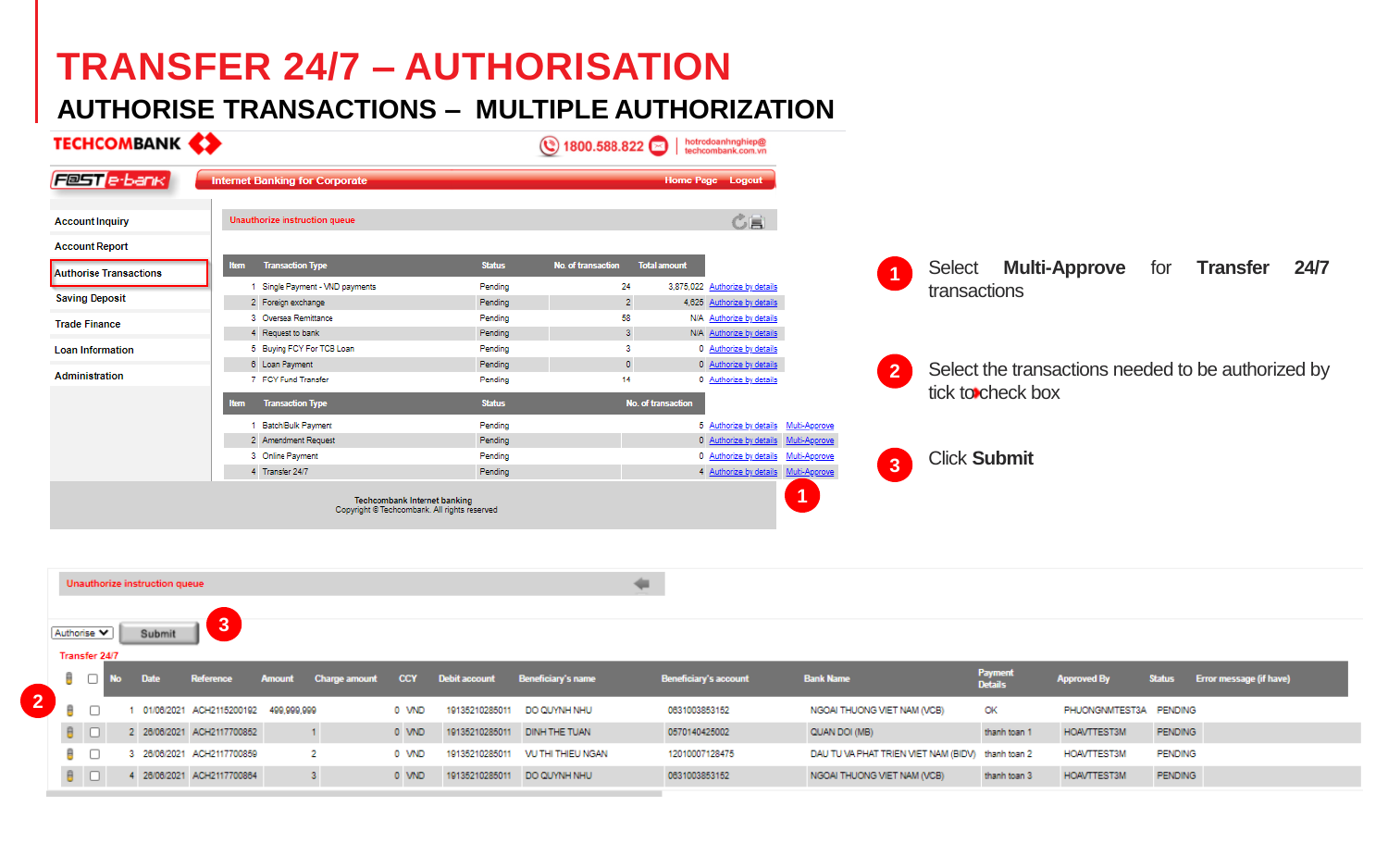## **TRANSFER 24/7 – AUTHORISATION**

#### **INQUIRY TRANSACTIONS**



**Administration**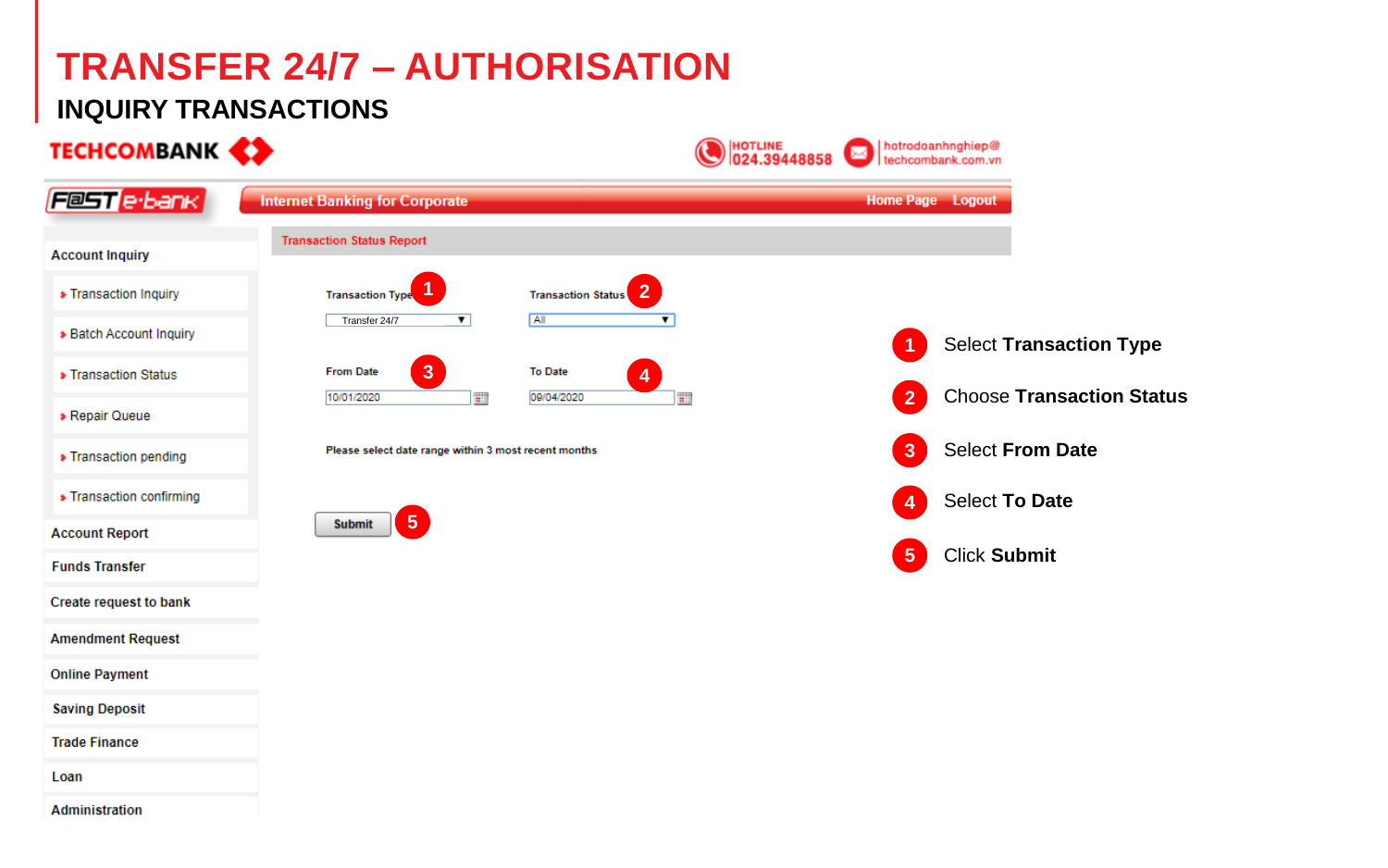## **TRANSFER 24/7 – TRANSACTION STATUS INQUIRY**

#### **ACCOUNT INQUIRY – TRANSACTION STATUS**

|                      | <b>Transaction status report</b> |               |                          |                      |                        | 中宫                         |                     |                                |                      |          |
|----------------------|----------------------------------|---------------|--------------------------|----------------------|------------------------|----------------------------|---------------------|--------------------------------|----------------------|----------|
| <b>Transfer 24/7</b> |                                  |               |                          |                      |                        |                            |                     |                                |                      |          |
| <b>SEQ</b>           | <b>Date</b>                      | Reference     | <b>Amount</b>            | Debit account        | Beneficiary's name     | <b>Beneficiary account</b> | <b>Bank Name</b>    | <b>Payment Details</b>         | <b>Status</b><br>> 5 | $>$ > >  |
|                      |                                  |               |                          |                      |                        |                            |                     |                                |                      |          |
|                      |                                  |               |                          |                      |                        |                            |                     |                                |                      |          |
| $\Sigma = 4,950$     |                                  |               | $\Sigma = 1,838,954,958$ | $\Sigma = 1,323,500$ |                        |                            |                     |                                |                      |          |
|                      | 09/04/2020                       | ACH2012200645 | 300,000,000              | 19120024300338       | <b>NGUYEN NGOC DUC</b> | 9129837294                 | HONG LEONG VIET NAM | THANH TOAN SAU COT             | COMPLETED            |          |
|                      | 09/04/2020                       | ACH2012200644 | 300,000,000              | 19120024300338       | <b>NGUYEN NGOC DUC</b> | 9129837294                 | HONG LEONG VIET NAM | thanh toan sau COT             | ACCEPTED             | C9<br>C9 |
|                      | 09/04/2020                       | ACH2012200080 | 234.134.234              | 19120024300151       | <b>NGUYEN NGOC DUC</b> | 9129837294                 | HONG LEONG VIET NAM | thanh toan napas NRT 3.16      | ACCEPTED             | C9       |
|                      | 09/04/2020                       | ACH2012200403 | 234.124.324              | 19120024300257       | <b>NGUYEN NGOC DUC</b> | 9129837294                 | HONG LEONG VIET NAM | THANH TOAN CO LUU NG THU HUONG | ACCEPTED             | C9       |

ansaction status report

生言

#### Transfer 24/7

| <b>SEQ</b>       |            | "telerenc     | mount                                               | ebit account           | deneticiary's name | <b>Beneficiary account</b> | <b>Bank Name</b>    | <b>Payment Details</b>         | <b>Status</b> | FT Reference     | Description                                                    | Payment reference                  |
|------------------|------------|---------------|-----------------------------------------------------|------------------------|--------------------|----------------------------|---------------------|--------------------------------|---------------|------------------|----------------------------------------------------------------|------------------------------------|
|                  |            |               |                                                     | $\Sigma - 1, 323, 500$ |                    |                            |                     |                                |               |                  |                                                                |                                    |
| $\Sigma = 4,950$ |            |               | $-1.838.954.958$                                    |                        |                    |                            |                     |                                |               |                  |                                                                |                                    |
|                  | 09/04/2020 | ACH2012200645 | a la matematica de la contenentación<br>300.000.000 | 19120024300338         | NGUYEN NGOC DUC    | 9129837294                 | HONG LEONG VIET NAM | THANH TOAN SAU COT             | COMPLETED     | FT2010050609851  | An error occurred during the payment process with intermediary | 0200888899100909405820200001022024 |
|                  | 09/04/2020 | ACH2012200644 | 300,000.000                                         | 19120024300338         | NGUYEN NGOC DUC    | 9129837294                 | HONG LEONG VIET NAM | thanh toan sau COT             | ACCEPTED      |                  |                                                                |                                    |
|                  | 09/04/2020 | ACH2012200080 | 234.134.234                                         | 19120024300151         | NGUYEN NGOC DUC    | 9129837294                 | HONG LEONG VIET NAM | thanh toan napas NRT 3.16      | ACCEPTED      | FT20100415708257 |                                                                | 0200888899072411250420200001015391 |
|                  | 09/04/2020 | ACH2012200403 | 234.124.324                                         | 19120024300257         | NGUYEN NGOC DUC    | 9129837294                 | HONG LEONG VIET NAM | THANH TOAN CO LUU NG THU HUONG | ACCEPTED      |                  |                                                                |                                    |
|                  | 09/04/2020 | ACH2012200782 | 123.551.345                                         | 19120024300362         | ACC AC06           | 0129837281                 | HONG LEONG VIET NAM | thanh toan revert              | COMPLETE      | FT2010004315691  | An error occurred during the payment process with intermediary | 0200888899102915200720200001022817 |



**2** Please review the **Description, Payment reference** to know the details of your transaction status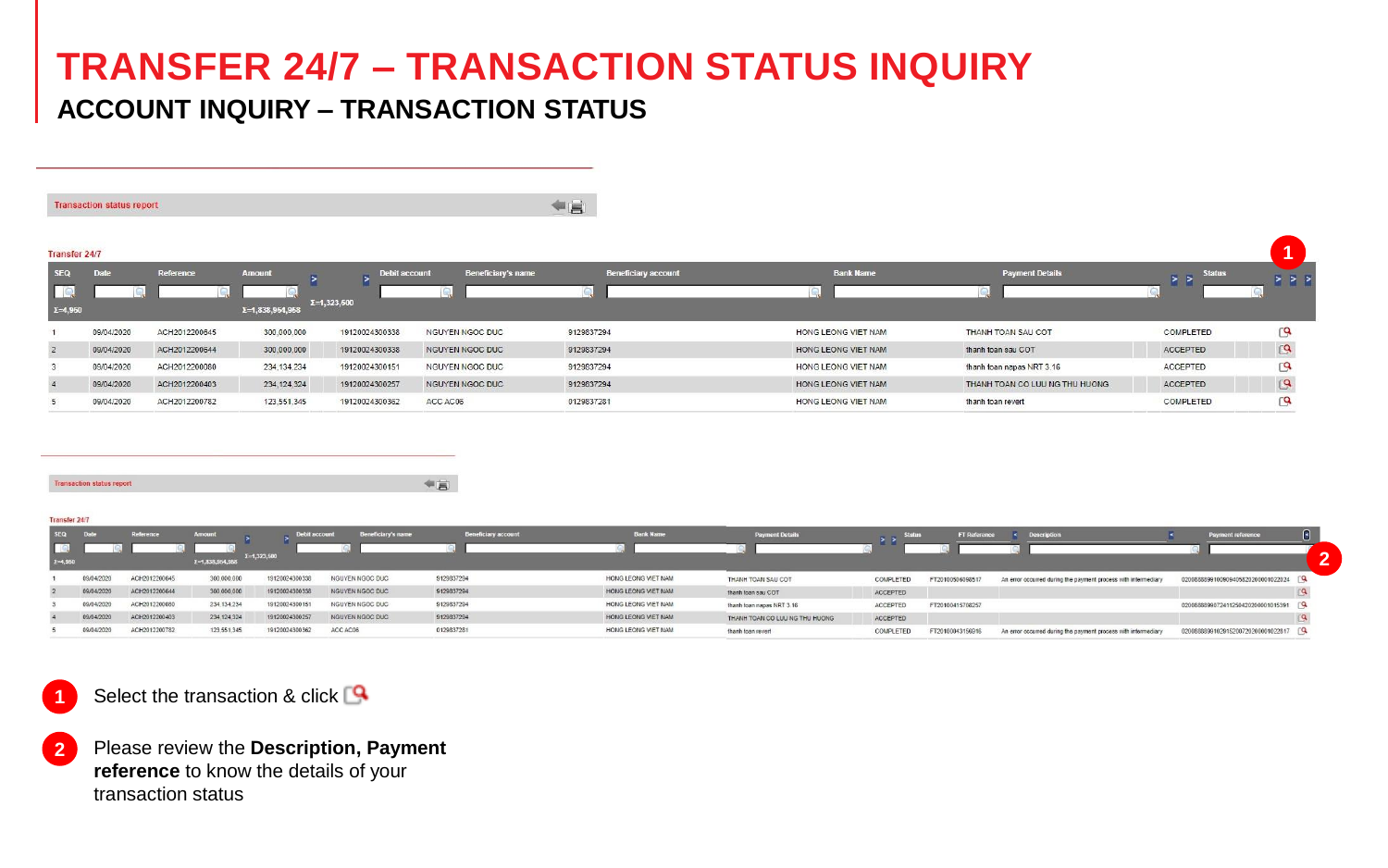## **TRANSFER 24/7 – TRANSACTION STATUS INQUIRY**

#### **TRANSACTION STATUS – NOTES ON DISCRIPTIONS**

| <b>FEB STATUS</b>     | <b>REMARKS ON FEB</b>                                                       | <b>DESCRIPTION</b>                                                                                                                                                                                                                         |
|-----------------------|-----------------------------------------------------------------------------|--------------------------------------------------------------------------------------------------------------------------------------------------------------------------------------------------------------------------------------------|
| In processing by Bank | Not applicable                                                              | Transaction has been successfully accounted on F@st EBank & being<br>processed                                                                                                                                                             |
| Completed             | The transaction is pending at the beneficiary bank                          | Transaction was sent to the beneficiary bank but no response from the<br>beneficiary bank yet. Please do not repeat the transaction and contact<br>TCB for detailed information.                                                           |
| Completed             | The transactions has been successfully processed<br>by the beneficiary bank | Transaction has been successfully processed by the beneficiary bank,<br>the beneficiary bank has successfully accounted & sent the result back<br>to TCB                                                                                   |
| Completed             | The transactions has been rejected by the<br>beneficiary bank               | Transaction has been sent to the beneficiary bank but was rejected.<br>Please do not repeat the transaction and contact TCB for detailed<br>information.                                                                                   |
| Rejected              | An error occurred during the payment process                                | Transaction was initiated and authorized successfully on F@st EBank<br>system. An error occurred when being processed by the Core Banking<br>system.                                                                                       |
| Completed             | An error occurred during the payment process with<br>the intermediary       | Transaction has been transferred to NAPAS but there was an error at<br>NAPAS. NAPAS sent the reject result, the money is credited back.                                                                                                    |
| Completed             | An error occurred during the payment process with<br>the beneficiary bank   | Transaction has been sent to the beneficiary bank, the beneficiary<br>bank couldn't process it due to system error or the beneficiary account<br>doesn't exist. The beneficiary bank sent back the reject result, the<br>money is credited |
| Undefined             | An error occurred. Please contact Techcombank for<br>more details           | Transaction has been sent to bank, An error occurred. Please do not<br>repeat the transaction and contact TCB for detailed information.                                                                                                    |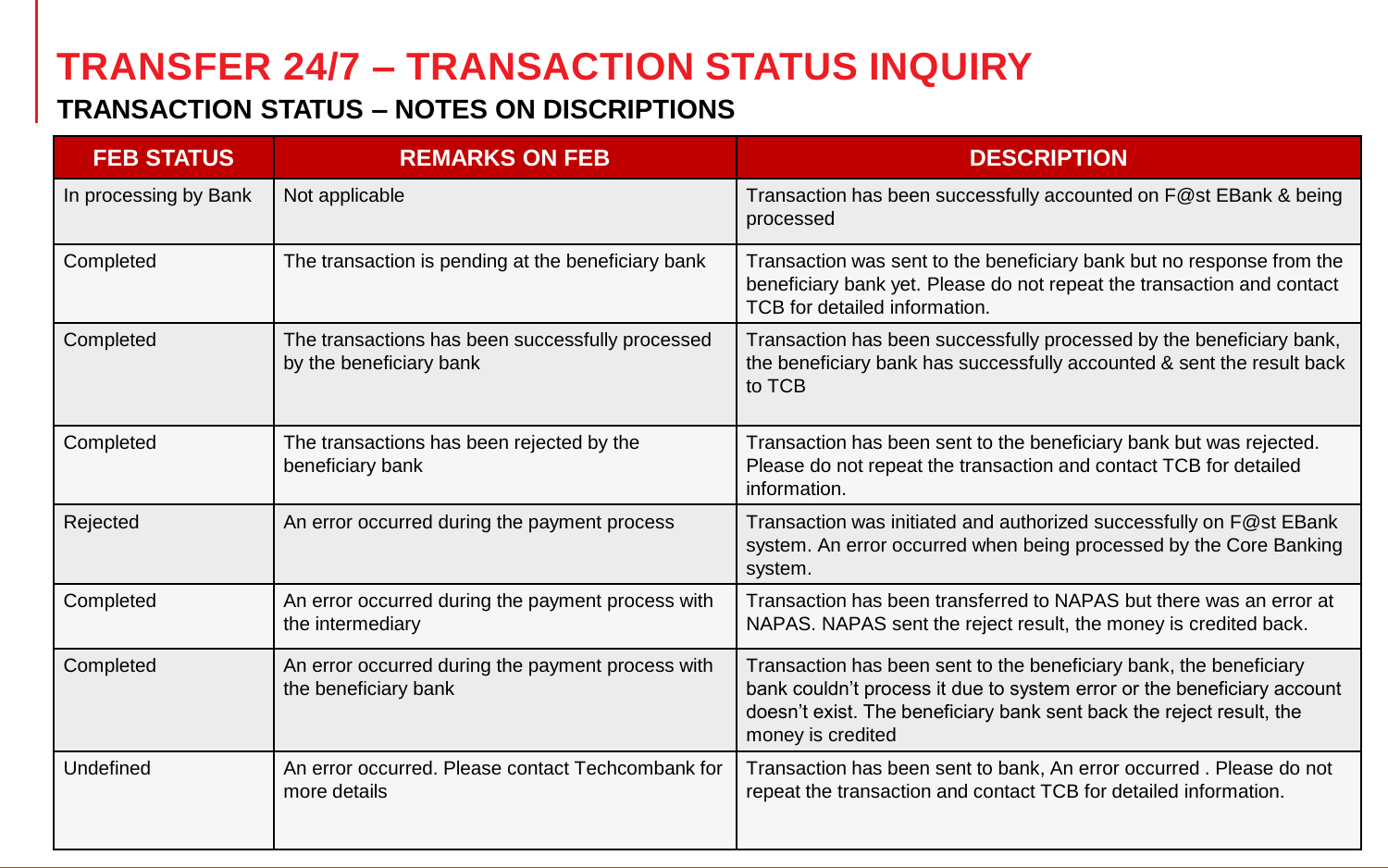## **TRANSFER 24/7 – TRANSACTION STATUS INQUIRY**

#### **TRANSACTION STATUS – NOTES ON DISCRIPTIONS – ACRONYMS**

| <b>Name</b>                                         | <b>Acronyms</b> |
|-----------------------------------------------------|-----------------|
| Vietnam Technological & Commercial Joint-Stock Bank | TCB             |
| The National Payment Corporation of Vietnam         | <b>NAPAS</b>    |